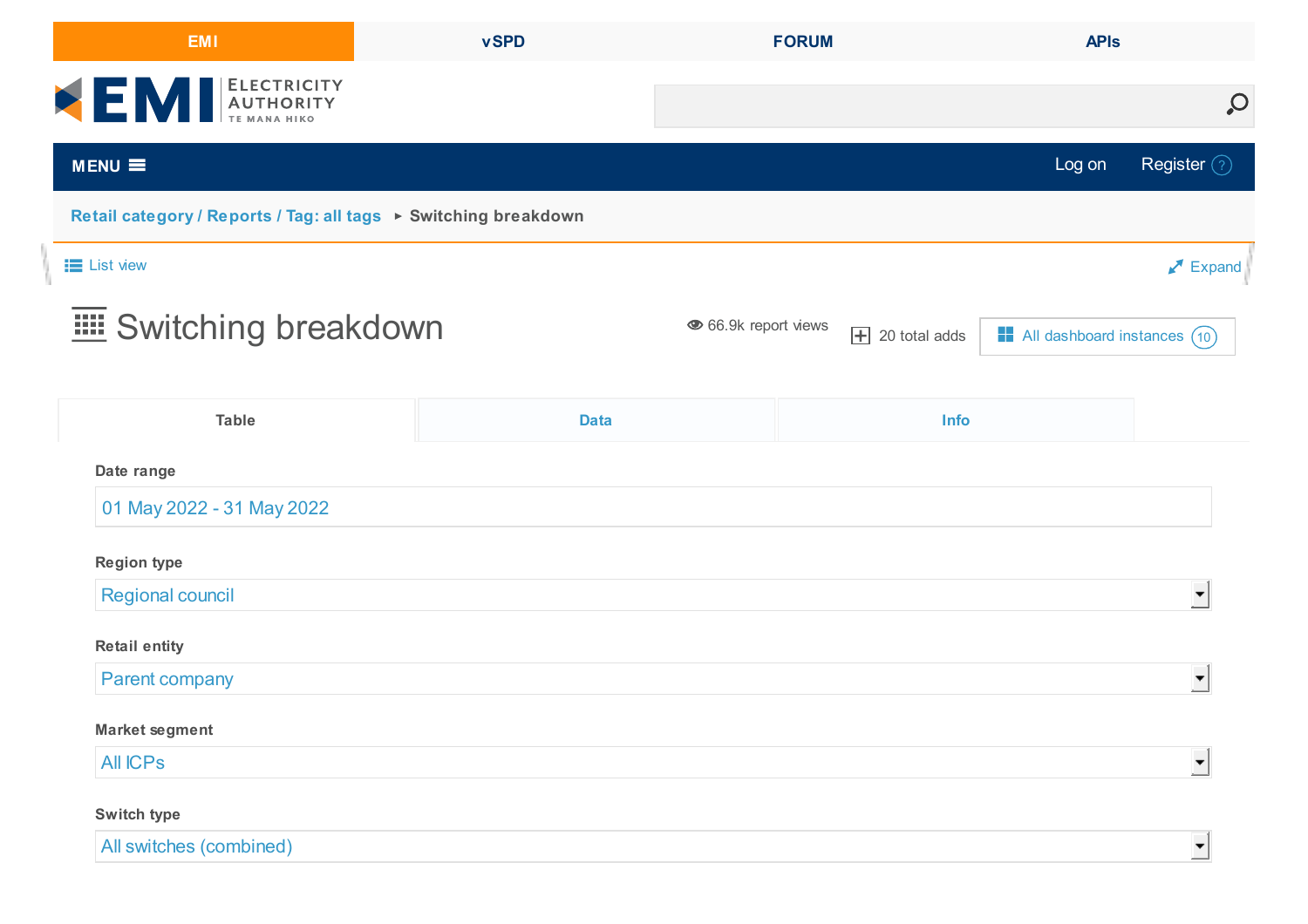## Total gains, losses and net

## **Series filter**

## 26 of 26 Selected

|                    | <b>Total</b>       |                     |                     | <b>Mercury NZ</b>  |                     |                  | <b>Genesis Energy</b> |                     |                  | <b>Contact Energy</b> |                           |
|--------------------|--------------------|---------------------|---------------------|--------------------|---------------------|------------------|-----------------------|---------------------|------------------|-----------------------|---------------------------|
| <b>Region name</b> | Gains $\Leftarrow$ | Losses $\Leftarrow$ | Net $\Leftarrow$    | Gains $\leftarrow$ | $Losses \Leftarrow$ | Net $\Leftarrow$ | Gains $\Leftarrow$    | Losses $\Leftarrow$ | $Net \Leftarrow$ | Gains $\Leftarrow$    | <b>Losses</b>             |
| Northland          | 1,319              | 1,319               | $\mathbf 0$         | 202                | 284                 | $-82$            | 252                   | 253                 | $-1$             | 146                   | $\overline{2}$            |
| Auckland           | 12,027             | 12,027              | $\mathsf{O}\xspace$ | 2,990              | 3,672               | $-682$           | 2,539                 | 2,428               | 111              | 2,596                 | 1,8                       |
| Waikato            | 4,232              | 4,232               | $\mathbf 0$         | 824                | 1,174               | $-350$           | 919                   | 1,153               | $-234$           | 501                   | $\overline{4}$            |
| Bay of Plenty      | 2,174              | 2,174               | $\mathbf 0$         | 438                | 803                 | $-365$           | 400                   | 327                 | 73               | 252                   |                           |
| Gisborne           | 229                | 229                 | $\mathbf 0$         | 31                 | 20                  | 11               | 45                    | 54                  | $-9$             | 34                    |                           |
| Hawke's Bay        | 1,112              | 1,112               | $\mathsf{O}\xspace$ | 177                | 183                 | $-6$             | 246                   | 275                 | $-29$            | 195                   | $\sqrt{2}$                |
| Taranaki           | 945                | 945                 | $\mathbf 0$         | 185                | 197                 | $-12$            | 258                   | 237                 | 21               | 123                   | $\overline{1}$            |
| Manawatu-Wanganui  | 1,796              | 1,796               | $\mathbf 0$         | 271                | 346                 | $-75$            | 464                   | 456                 | $8\,$            | 335                   | $\sqrt{2}$                |
| Wellington         | 3,963              | 3,963               | $\mathsf{O}\xspace$ | 774                | 703                 | 71               | 1,023                 | 992                 | 31               | 692                   | 5                         |
| Tasman             | 253                | 253                 | $\mathsf{O}\xspace$ | $30\,$             | 48                  | $-18$            | 23                    | 20                  | $\sqrt{3}$       | 41                    |                           |
| Nelson             | 433                | 433                 | $\mathbf 0$         | 47                 | 104                 | $-57$            | 60                    | 49                  | 11               | 63                    |                           |
| Marlborough        | 382                | 382                 | $\overline{0}$      | 56                 | 119                 | $-63$            | 66                    | 41                  | 25               | 68                    |                           |
| West Coast         | 249                | 249                 | $\mathsf{O}\xspace$ | 31                 | 86                  | $-55$            | 47                    | 24                  | 23               | 45                    |                           |
| Canterbury         | 5,045              | 5,045               | $\overline{0}$      | 763                | 700                 | 63               | 781                   | 851                 | $-70$            | 902                   | $\mathsf 9$               |
|                    | 1,815              | 1,815               | $\mathsf{O}\xspace$ | 254                | 337                 | $-83$            | 365                   | 294                 | 71               | 413                   | $\ensuremath{\mathsf{3}}$ |

 $\overline{\phantom{0}}$ 

 $\boldsymbol{\mathrm{v}}$